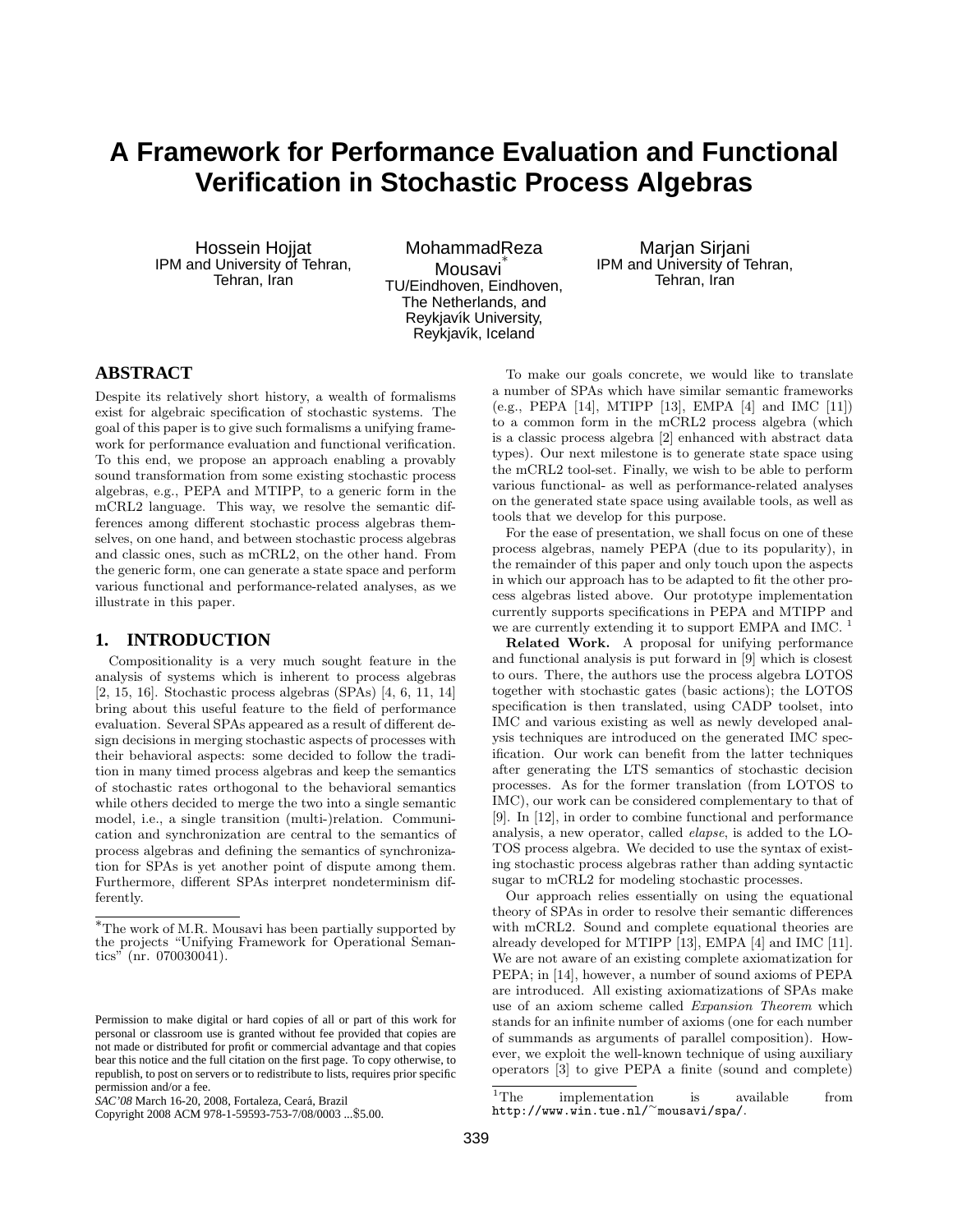axiomatization. In [4, Section 3], the authors define an interleaving semantics for EMPA. The method used in [4] for defining the interleaving semantics of EMPA resembles our approach to resolving the semantics of synchronization and choice in our implementation.

The rest of this paper is organized as follows. Sections 2 and 3 give, respectively, an overview of our source and target domains, i.e., stochastic process algebras (with a focus on PEPA) and mCRL2. Section 4 presents our general approach and gives a detailed account of its application to PEPA by means of a few examples. Section 5 applies our method to a case-study and provides a practical view to the application of our approach. Section 6 concludes the paper and presents directions for ongoing and future research.

# **2. STOCHASTIC PROCESS ALGEBRAS**

### **2.1 PEPA**

### *2.1.1 Syntax and Semantics*

The syntax of PEPA processes is given below.

$$
p \ \ ::= \ \ 0 \mid (\alpha, r).p \mid p + p \mid p \underset{\scriptscriptstyle{L}}{\bowtie} p \mid p/L \mid A
$$

In the above syntax, 0 stands for the deadlocking process. 2  $(\alpha, r)$ . p stands for an action of type  $\alpha \in \mathcal{A}$  whose duration is determined by an exponentially distributed random variable with rate  $r \in \mathbb{R}^{>0}$  followed by process p. There are weighted passive actions in PEPA which have rates in  ${n\top | n \in \mathbb{N} \setminus \{0\}}$  (1 $\top$  is denoted by  $\top$ ). It is assumed that  $r < n$ T for each  $r \in \mathbb{R}^{>0}$  and  $n \in \mathbb{N} \setminus \{0\}$ . Passive actions are important in practical applications: they represent actions whose rates are unknown or determined by their synchronizing partner. Although we fully treat weighted passive actions in our tool implementation, we do not clutter the presentation in this section by treating them formally. They can be incorporated smoothly without any substantial change in the theory. Nondeterministic choice is represented by + and stands for its general process-algebraic intuition. Parallel composition with mandatory (CSP-style) synchronization among actions in  $L \subseteq \mathcal{A}$  is denoted by  $p \underset{L}{\approx} p$ . Expression  $p/L$  hides actions in  $L \subseteq A$ , i.e., renames them to the unobservable action  $\tau \in A$ . A denotes a recursive variable defined by an equation  $A := t$ .

The semantics of PEPA processes is given by the following

SOS-style deduction rules.

$$
(\mathbf{pre})\frac{x_1 \xrightarrow{\alpha,r} x \xrightarrow{\alpha,r} (c0)}{x_0 + x_1 \xrightarrow{\alpha,r} y_0}
$$
\n
$$
(\mathbf{cl})\frac{x_1 \xrightarrow{\alpha,r} y_1}{x_0 + x_1 \xrightarrow{\alpha,r} y_1} \qquad (\mathbf{par0})\frac{x_0 \xrightarrow{\alpha,r} y_0}{x_0 \xrightarrow{\alpha,r} y_0}
$$
\n
$$
(\mathbf{par1})\frac{x_1 \xrightarrow{\alpha,r} y_1}{x_0 \xrightarrow{\alpha,r} y_1} \qquad \frac{x_1 \xrightarrow{\alpha,r} y_0}{x_0 \xrightarrow{\alpha,r} y_1}
$$
\n
$$
\alpha \notin L
$$
\n
$$
(\mathbf{par1})\frac{x_1 \xrightarrow{\alpha,r} y_1}{x_0 \xrightarrow{\alpha,r} y_1} \qquad \alpha \notin L
$$
\n
$$
(\mathbf{par2})\frac{x_0 \xrightarrow{\alpha,r} y_0}{x_0 \xrightarrow{\alpha,r} y_0}
$$
\n
$$
(\mathbf{par2})\frac{x_0 \xrightarrow{\alpha,r} y_0}{x_0 \xrightarrow{\alpha,r} y_0}
$$
\n
$$
\text{where } R = \frac{x_0 \xrightarrow{\alpha,r} x_1 \xrightarrow{\alpha,r} y_0 \xrightarrow{\alpha,r} y_1}{x_0 \xrightarrow{\alpha,r} y_1}
$$
\n
$$
(\mathbf{hid0})\frac{x \xrightarrow{\alpha,r} y}{x/L \xrightarrow{\alpha,r} y} \qquad \alpha \notin L \quad (\mathbf{hid1})\frac{x \xrightarrow{\alpha,r} y}{x/L \xrightarrow{\alpha,r} y} \qquad \alpha \in L
$$
\n
$$
(\mathbf{red})\frac{x \xrightarrow{\alpha,r} y}{x/L \xrightarrow{\alpha,r} y} A := t
$$
\n
$$
(\mathbf{rec})\frac{t \xrightarrow{\alpha,r} y}{A \xrightarrow{\alpha,r} y} A := t
$$

Most deduction rules are standard, i.e., the same as their PA counterparts. The most notable exception is deduction rule (par2) which defines synchronization. In this rule, the rate of the synchronizing action is  $\frac{r_0}{r_\alpha(x_0)} \frac{r_1}{r_\alpha(x_1)} min(r_\alpha(x_0), r_\alpha(x_1)),$ where  $r_{\alpha}(x_i)$ , for each  $i \in \{0,1\}$  is the sum of the rates of all enabled  $\alpha$ -transitions at the parallel component  $x_i$  formally defined below [14].

$$
\begin{array}{rcll} r_{\alpha}(0) & = & 0 \\ r_{\alpha}((\alpha, r).x) & = & r \\ r_{\alpha}((\beta, r).x) & = & 0 \\ r_{\alpha}(x + y) & = & r_{\alpha}(x) + r_{\alpha}(y) \\ r_{\alpha}(x \underset{\sim}{\sim} y) & = & r_{\alpha}(x) + r_{\alpha}(y) \qquad \text{if } \alpha \notin L \\ r_{\alpha}(x \underset{\sim}{\sim} y) & = & min(r_{\alpha}(x), r_{\alpha}(y)) \qquad \text{if } \alpha \in L \\ r_{\alpha}(x/L) & = & r_{\alpha}(x) \qquad \qquad \text{if } \alpha \notin L \\ r_{\alpha}(x/L) & = & 0 \qquad \qquad \text{if } \alpha \in L \end{array}
$$

### *2.1.2 Axiomatization*

Equational theories are powerful tools in process algebraic formalisms which allow for sound transformations of processes (w.r.t. a particular notion of equality) without resorting to their semantics and generating their state space. Given a notion of behavior equality, a set of equations is called an axiomatization of a model, or is sound and complete, when one can prove all sound (and only sound) equalities from them. We present an axiomatization of the recursionfree subset of PEPA w.r.t. Markovian bisimulation [14, 11] in this section. To our knowledge, this is the first finite axiomatization of PEPA (most of the ingredients were already present in  $[14]$ , though).<sup>3</sup> Similar axiomatizations exist for other SPAs; apart from semantic difference reflected by the axioms, the main subtle difference between our axiomatization and those given before is that previous axiomatizations of SPAs [13, 4, 11] were infinite (i.e., used an expansion theorem) but our axiomatization has the advantage of being finite, thanks to the use of auxiliary left-merge and communication merge operators. We later use this axiomatization

<sup>&</sup>lt;sup>2</sup>In the original syntax of PEPA, 0 is not included but 0 can be expressed using the enforced synchronization, e.g,  $(\alpha, r) \cdot P \underset{\alpha, \beta}{\bowtie} (\beta, r') \cdot P'$ , for each  $\alpha \neq \beta$ , is a deadlocking process. We included it as a syntactic construct to facilitate axiomatization.

<sup>3</sup>Our axiomatization is also complete for the linear subset of PEPA (with a proof similar to that of the original one for CCS [17] and later adapted for SPAs [11]) but we used the recursion-free subset to simplify our proofs.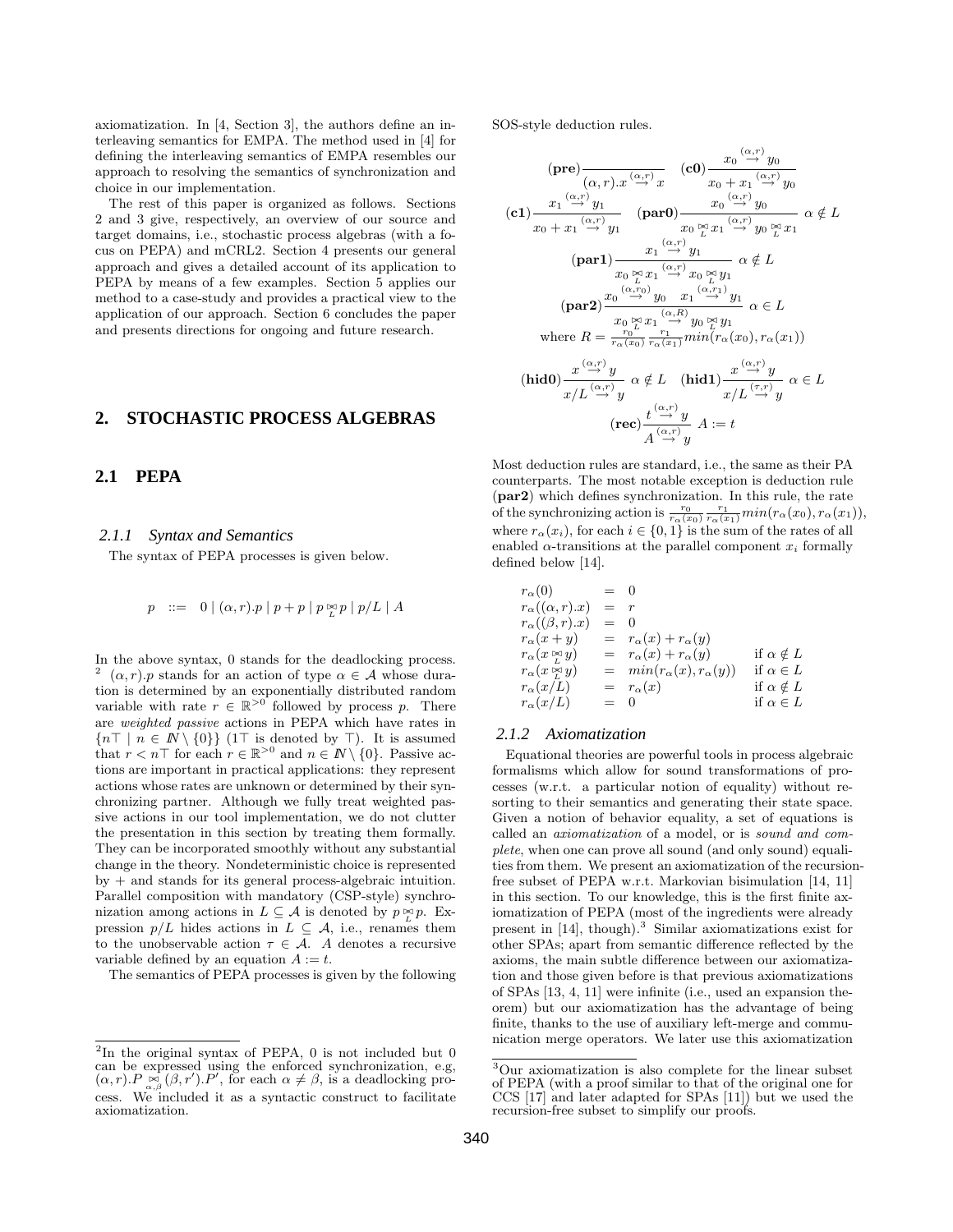to resolve the semantics of synchronization and choice and transform PEPA processes to our common stochastic form.

First we give the finite axiomatization for sequential nondeterministic PEPA processes, i.e., processes comprising prefixing and choice.

$$
x + y = y + x \n(x + y) + z = x + (y + z) \n(\alpha, r).x + (\alpha, r).x = (\alpha, 2r).x \nx + 0 = x
$$

Next, we axiomatize the hiding operator and recursion, using the following four axioms.

$$
(\alpha, r).x/L = (\tau, r).(x/L) \qquad (\alpha \in L)
$$
  
\n
$$
(\alpha, r).x/L = (\alpha, r).(x/L) \qquad (\alpha \notin L)
$$
  
\n
$$
(x + y)/L = (x/L) + (y/L) \qquad (A := t)
$$

Following the tradition in other process algebras, we feel the need to add two auxiliary operators,  $\sum_{L}$  and  $\sum_{L}$ , called left-merge and communication-merge, respectively, in order to finitely axiomatize parallel composition in PEPA. The semantics of these two operators are defined below.

$$
\frac{x_0 \stackrel{(\alpha,r)}{\longrightarrow} y_0}{x_0 \stackrel{\sim}{\underset{L}{\triangleright}} x_1 \stackrel{(\alpha,r)}{\longrightarrow} y_0 \stackrel{\bowtie}{\underset{L}{\triangleright}} x_1} \alpha \notin L \quad \frac{x_0 \stackrel{(\alpha,r_0)}{\longrightarrow} y_0}{x_0 \stackrel{\sim}{\underset{L}{\triangleright}} x_1 \stackrel{(\alpha,r)}{\longrightarrow} y_0 \stackrel{\bowtie}{\underset{L}{\triangleright}} y_1}{\longrightarrow} \alpha \in L,
$$

where  $R$  is defined in the semantics of parallel composition. Intuitively, the left-merge  $\frac{6}{L}$  behaves the same as parallel composition  $\mathbb{R}$  but it forces the first transition to be of type  $\alpha \notin L$  and to be taken from its left-hand-side argument (or otherwise deadlocks). Communication merge  $\frac{\diamond}{L}$  forces the first action to be of type  $\alpha \in L$  and to be the result of a synchronization in which both the left- and the righthand-side parameters take part. After performing such an action, communication merge continues as a parallel composition. We believe, following the well-known results for untimed [18] and timed [1] PAs, that PEPA (without the above-mentioned auxiliary operators) is not finitely axiomatizable. The following equations complete the axiomatization of PEPA by axiomatizing parallel composition.

$$
x \underset{\alpha}{\underset{\alpha}{\triangleright}} y = x \underset{\alpha}{\underset{\alpha}{\underset{\alpha}{\triangleright}} y} + x \underset{\alpha}{\underset{\alpha}{\triangleright}} y + y \underset{\alpha}{\underset{\alpha}{\triangleright}} z
$$
  
\n
$$
( \alpha, r_0 ) . x \underset{\alpha}{\underset{\alpha}{\circ}} ( \alpha, r_1 ) . y = ( \alpha, R ) . ( x \underset{\alpha}{\underset{\alpha}{\triangleright}} y} ) \underset{\alpha}{\underset{\alpha}{\triangleright}} z
$$
  
\n
$$
( \alpha, r_0 ) . x \underset{\alpha}{\underset{\alpha}{\circ}} ( \alpha, r ) . x \underset{\alpha}{\underset{\alpha}{\circ}} y = 0 \qquad (\alpha \in L )
$$
  
\n
$$
x \underset{\alpha}{\underset{\alpha}{\circ}} y = y \underset{\alpha}{\underset{\alpha}{\circ}} x
$$
  
\n
$$
x \underset{\alpha}{\underset{\alpha}{\circ}} ( y \underset{\alpha}{\underset{\alpha}{\circ}} z ) = ( x \underset{\alpha}{\underset{\alpha}{\circ}} y ) \underset{\alpha}{\underset{\alpha}{\circ}} z
$$
  
\n
$$
( \alpha, r ) . x \underset{\alpha}{\underset{\alpha}{\triangleright}} y = ( \alpha, r ) . ( x \underset{\alpha}{\underset{\alpha}{\triangleright}} y ) \qquad (\alpha \notin L )
$$
  
\n
$$
( \alpha, r ) . x \underset{\alpha}{\underset{\alpha}{\triangleright}} y = 0 \qquad (\alpha \in L )
$$
  
\n
$$
( x + y ) \underset{\alpha}{\underset{\alpha}{\triangleright}} z = ( x \underset{\alpha}{\underset{\alpha}{\triangleright}} z ) + ( y \underset{\alpha}{\underset{\alpha}{\triangleright}} z )
$$
  
\n
$$
0 \underset{\alpha}{\underset{\alpha}{\circ}} x = 0
$$
  
\n
$$
x \underset{\alpha}{\triangleright} 0 = x
$$
  
\n
$$
0 \underset{\alpha}{\underset{\alpha}{\triangleright}} x = 0
$$

where,  $R$  is defined in the semantics of parallel composition and  $r_{\alpha}(x)$  (in the definition of R) for the newly introduced left-merge and communication merge is given by the following equations.

$$
\begin{array}{rcll} r_{\alpha}(x \underset{L}{\triangleright} y) & = & r_{a}(x) & \text{if} \ \alpha \notin L \\ r_{\alpha}(x \underset{L}{\triangleright} y) & = & 0 & \text{if} \ \alpha \in L \\ r_{\alpha}(x \underset{L}{\triangleright} y) & = & 0 & \text{if} \ \alpha \notin L \\ r_{\alpha}(x \underset{L}{\triangleright} y) & = & min(r_{\alpha}(x), r_{\alpha}(y)) & \text{if} \ \alpha \in L \end{array}
$$

The following lemma states that our definition of rate (as well as the old definition in [14] given before) are in keeping with our axiomatization of PEPA.

lemma 1 If  $E \vdash p = q$ , then  $r_{\alpha}(p) = r_{\alpha}(q)$  for each processes  $p$  and  $q$  and each basic action  $\alpha$ .

Moreover, we prove that our axiomatization is indeed sound and complete.

**theorem 2** Let  $E$  be the union of the three sets of equations given above. E is a finite axiomatization for PEPA.

Proof Sketch. Soundness proof is straightforward yet laborious and proceeds by giving, for each axiom, a bisimulation relation, relating left- and right-hand-side of all instances of equations.

For the completeness proof, we first focus on the nondeterministic sequential subset of PEPA. Then, for processes containing hiding and parallel composition, we show that using axioms as rewrite rules, one can eliminate these operators. Thus, for each two PEPA processes  $p$  and  $q$  such that  $p \leftrightarrow q$ , there exists PEPA processes p' and q' such that  $E \vdash p = p'$ ,  $E \vdash q = q'$  and p' and q' are nondeterministic sequential processes, i.e., do not contain hiding and parallel composition. Once we prove completeness for the nondeterministic sequential subset, it follows (from soundness) that  $p \leftrightarrow p' \leftrightarrow q' \leftrightarrow q$  and (from the completeness of the subset) that  $E \vdash p' = q'$ . Further, from  $E \vdash p = p'$  and  $E \vdash q' = q$ , we conclude that  $E \vdash p = q$  which was to be proven.

For the completeness proof of the nondeterministic sequential subset, we show that each process  $p$  in this sub- $\sum_{i\in I} (a_i, r_i) \cdot p_i$  in which for all  $i, j \in I$  if  $i \neq j$  then  $a_i \neq a_j$ set is provably equal (using  $E$ ) to a process of the form or it does not hold that  $p_i \underline{\leftrightarrow} p_j$ . This holds by a simple induction on the structure of p.

Then, for each two processes p and q such that  $p \leftrightarrow q$ , there exists two processes  $p' \equiv \sum_{i \in I} (a_i, r_i) \cdot p_i$  and  $q' \equiv \sum_{j \in J} (a_j, r_j) \cdot q_j$  such that  $E \vdash p = p'$  and  $E \vdash q = q'$  and thus, by soundness,  $p \leftrightarrow p' \leftrightarrow q' \leftrightarrow q$ . It follows from the semantics of nondeterministic choice that for each process  $p'$ of the form  $\sum_{i\in I} (a_i, r_i) \cdot p_i$ , if  $p \stackrel{(a,r)}{\rightarrow} p'$ , then  $a = a_j$ ,  $r = r_j$ and  $p' \equiv p_j$  for some  $j \in I$ . We have that  $p' \underline{\leftrightarrow} q'$  and furthermore for each  $i, i' \in I$  (and  $j, j' \in J$ ), if  $a_i = a_{i'}$ , then it does not hold that  $p_i \underline{\leftrightarrow} p_{i'}$   $(q_j \underline{\leftrightarrow} q_{j'})$ ; hence  $\{(a_i, r_i) . p_i \mid$  $i \in I$  = { $(a_j, r_j) \cdot q_j \mid j \in J$ } and thus,  $E \vdash p' = q'$ . It follows thus from  $E \vdash p = p'$  and  $E \vdash q' = q$  that  $E \vdash p = q$ .  $\boxtimes$ 

As already mentioned in the proof sketch, using the equations in  $E$  as rewrite rules (from left to right), we can rewrite PEPA processes into a head normal form of the form  $\sum_{i \in I}$  $(a_i, r_i) \cdot P_i$  in which for all  $i, j \in I$  if  $i \neq j$  then  $a_i \neq a_j$  or  $P_i \neq P_j$  where  $\neq$  denotes syntactic inequality. This will form the basis of our common stochastic form presented in Section 4.2.

### **2.2 MTIPP**

Similar to PEPA, Markovian Processes for Timed Interaction (MTIPP) basic actions are represented with  $(a, \lambda)$ . The main difference between MTIPP and PEPA is in the semantics of synchronization; namely, in MTIPP the rate of the result of synchronization (which is, as well, in the CSP-style) is the product of the rates. Our approach is applicable, and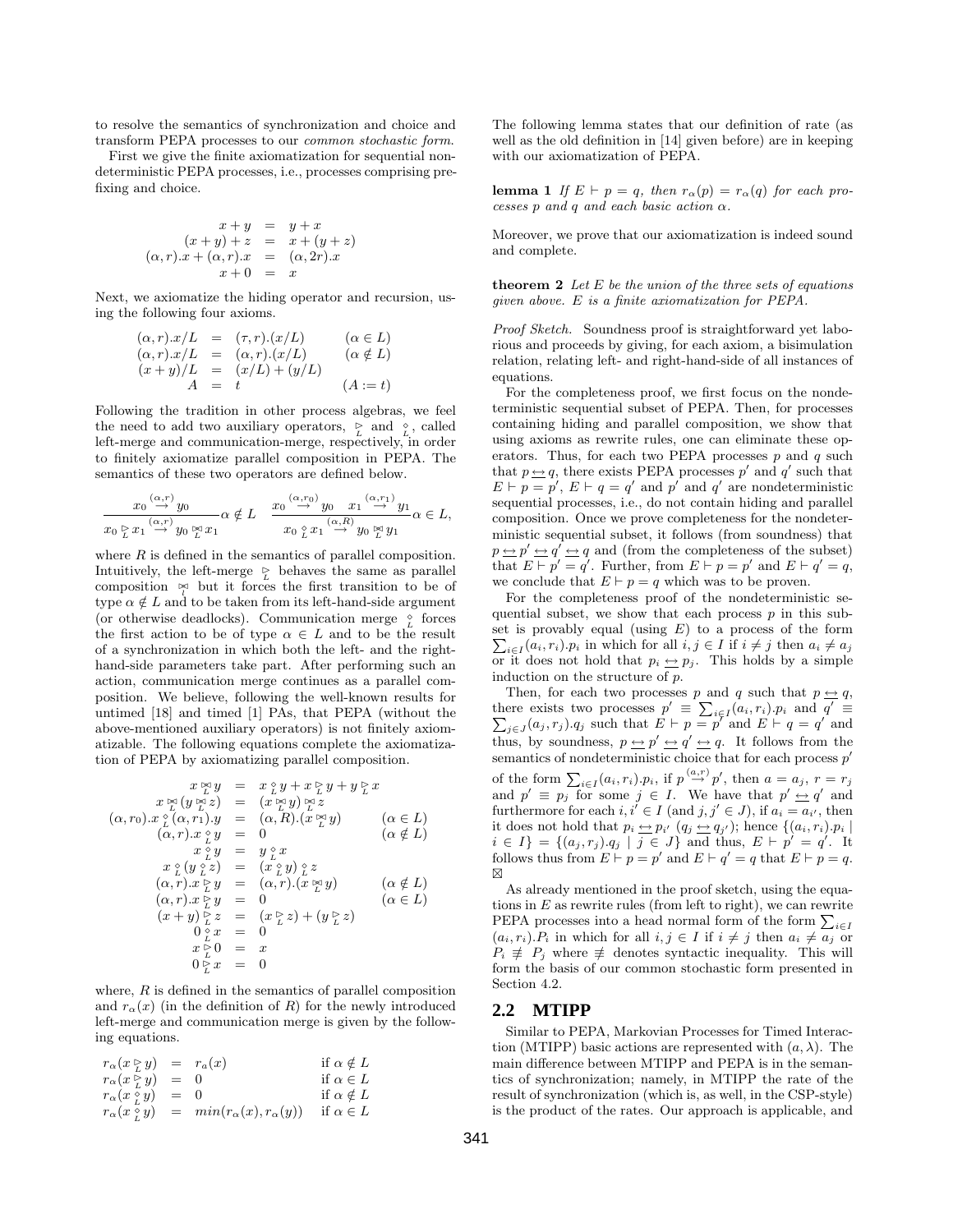currently implemented, to MTIPP with a marginal change concerning the semantics of synchronization.

# **2.3 IMC**

IMC is a conservative extension of classical process algebras which separates action transitions from rate transitions. Consequently, IMC simplifies the semantics of synchronization by allowing only for plain actions to synchronize (rate transitions interleave). Another major semantic difference between IMC and other SPAs is that in IMC actions are nondeterministic just like in classical process algebras and the internal action is considered instantaneous and thus is given priority when composed nondeterministically with a stochastic rate (i.e., the stochastic rate will never get the chance to spend time since the internal action will be taken immediately). Both these semantic differences can be taken care of by using our common form for SPAs and rewriting IMC into this form using its axioms as rewrite rules.

# **2.4 EMPA**

Extended Markovian Process Algebra (EMPA) [4] differs from PEPA in the following points.

- 1. EMPA has prioritized weighted immediate actions, denoted by  $(a, \infty_{l,w})$  and passive actions, denoted by  $(a, *).$
- 2. The semantics of synchronization in EMPA is different. EMPA only allows for synchronization when at most one party is active and then the rate of a synchronization is defined as the maximum of the normalized rates of synchronizing actions.
- 3. EMPA has a class of relabeling operators, denoted by  $P[\phi]$ , which is parameterized by a relabeling function  $\phi: \mathcal{A} \rightarrow \mathcal{A}.$

For our approach to be applicable to EMPA, we need to resolve the different types of choice as defined by priorities. Moreover, we have to adapt our semantics of synchronization to fit that of EMPA. Based on the axiom systems and the recipe given in [4, Section 3], we expect no theoretical challenges in this regard. There, the authors define a procedure which resolves the semantics of choice and parallelism and defines a multiset of pairs of actions and process: the action to be performed and the trailing process (which is basically the same as our common stochastic form for PEPA). There is a well-known problem concerning the congruence of Markovian bisimulation for EMPA which can be solved by restricting its syntax or focusing on a semantic subset.

# **3. MCRL2**

mCRL2 is a successor of  $\mu$ CRL, and extends it by including features such as true concurrency (in terms of multiactions), real time, higher-order functions and concrete data types. The specification formalism  $\mu$ CRL, in turn, extends the Algebra of Communicating Processes (ACP) [2] with abstract data types. We refer to [10] for a more elaborate description of mCRL2 features. The choice of mCRL2 as our target framework is motivated by the presence of abstract data types as a first-class entity in mCRL2. As we show in the next section, to our understanding, the only general and plausible solution for the unifying framework is to model stochastic processes as data types; the approach

which models stochastic processes as classic processes is either bound for failure or has to resort to restrictions on / manual manipulations of the stochastic process as we illustrate later.

The summarized syntax of mCRL2 processes is given below.

$$
p ::= a(d_1, ..., d_n) | \tau | \delta | p+p | p p | p | p | \tau_1(p) |
$$
  

$$
\partial_H(p) | \nabla_V(p) | \Gamma_C(p) | \sum_{d:D} p | c \rightarrow p \diamond p
$$

A basic action a of a process may have a number of arguments  $d_1, \ldots, d_n$ . These arguments correspond to the data elements. Action  $\tau$  (which does not take any parameter) denotes an internal action. Process  $\delta$  denotes the deadlock process in which no further transition is possible. Nondeterministic choice between two processes is denoted by the "+" operator. Processes can be composed sequentially and in parallel by means of "." and " $\|$ ". The abstraction operator  $\tau_I(p)$  renames actions in I into  $\tau$  and thus makes them invisible. To enforce synchronization, the encapsulation operator  $\partial_H(p)$  specifies the set of actions H which are not allowed to occur. Conversely, the allow operator  $\nabla_V(p)$ indicates the actions that are only allowed to occur. To show possible communications in a system and the resulting actions, communication operator  $\Gamma_C(p)$  is used. The elements of set C are of the form  $a_1 | a_2 | \cdots | a_n \rightarrow c$  (for  $n \ge 0$ ), which intuitively means that action  $c$  is the result of the multi-party synchronization of actions  $a_1, a_2, \ldots$ , and  $a_n$ .

There are a number of built-in data types in mCRL2, such as (unbounded) integers, (uncountable) reals, lists, sets and functions which are quite useful for our implementation.

The mCRL2 tool-set contains tools for state space generation, reduction, analysis and visualization. Furthermore, it can be smoothly integrated with the CADP tool-set [8]. For our case-study, we used the state space generation and visualization facilities of mCRL2. For performance analysis, we integrated mCRL2 with Matlab and for functional analysis, we used CADP. (CADP provides some tools for state space reduction and steady-state and transient-state analysis of stochastic systems, as well.)

# **4. UNIFYING FRAMEWORK**

### **4.1 General Approach**

Our goal is to transform stochastic processes into a common form which can in turn be used for state space generation and verification as well as performance evaluation. The main obstacles in achieving this goal are listed below.

1. Classic PAs use transition relations, i.e., for each label  $l$  and each two states s and  $s'$ , there is at most one transition labeled  $l$  from  $s$  to  $s'$ . However, some SPAs [4, 11] allow for multiple transitions from  $s$  to  $s'$  labeled with l.

Moreover, different SPAs use different semantic frameworks. Some use labels combining actions and rates [14, 4], others separate action-labeled transitions from rate- (probability-)labeled transitions [11].

2. The semantics of synchronization in classic PAs is totally different from their SPA counterparts. When taking the relevant notions of behavioral equality into account, even nondeterministic choice gets a different interpretation in SPAs as opposed to PAs. For example,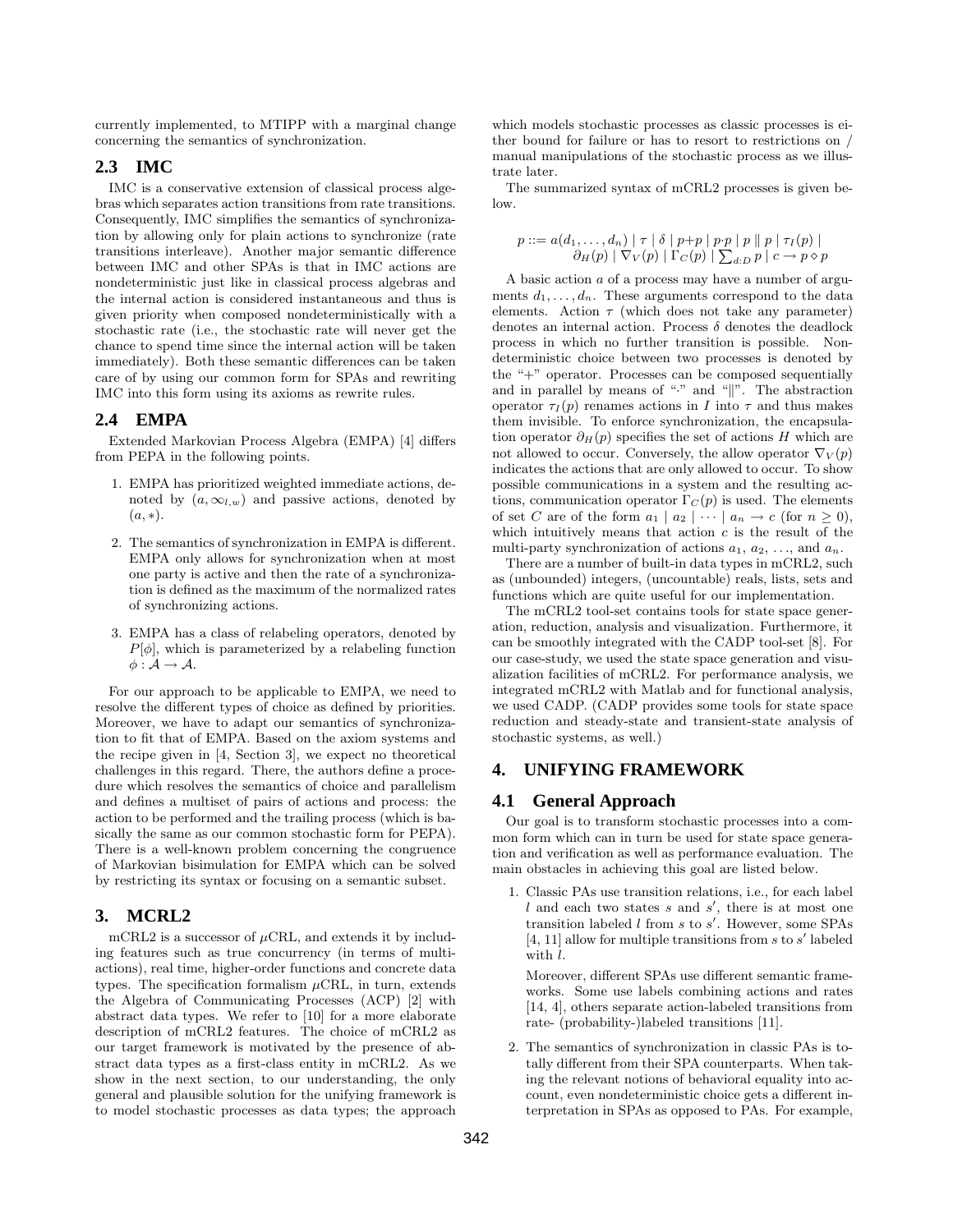

Figure 1: A Schematic View of Our Approach

in PAs for all relevant notions of behavioral equality we have  $p+p=p$ , while in SPAs this equality is usually unsound.

Furthermore, different SPAs use different semantics for synchronization; some only allow for hand-shaking synchronization among action-based transitions (thus, rates play no role in synchronization), others define synchronization only between active and passive processes and thus the rate of the outcome is determined by the rate of the active party, the third class allow for synchronization among (several) active processes. Even within the third category, there is no consensus as for the rate of the synchronized action; some define it as the product of the rates, others use more complicated calculations essentially taking the minimum of the rates [5].

To deal with these challenges, we define SPAs as Abstract Data Types in mCRL2. Then, we use sound axioms in each SPA to resolve parallel composition (and nondeterministic choice to the extent needed). Thus, we implement the axioms of concurrency in each SPA as rewrite theories which turn parallel processes into nondeterministic sequential ones. Furthermore, we resolve nondeterminism among identical processes by summing up the rates of corresponding identical actions. Finally, for each SPA, we write a simple interpreter in mCRL2 that takes the SPA process and a linear mCRL2 process (i.e., nondeterministic choice among different sequential processes). This last step enables us to generate a state space from the SPA process automatically. Further, we can use several existing tools as well as the tools presented in this paper, to analyze the generated state space. A schematic view of our approach is given in Figure 1.

An alternative approach to ours would be to translate PEPA processes into mCRL2 processes. This approach is taken in [9] for the process algebra LOTOS (as the target of the translation). Due to the semantic differences mentioned above, a structural and semantic preserving transformation from SPAs to PAs is very challenging, if not impossible. For the very reason, in [9], the authors had to restrict the syntax of their source stochastic specifications in order to prevent multi-transitions. Furthermore in [9], the synchronization of rates is not considered which is inherited from the IMC setting. The same comment holds for implementing PEPA processes as real-time mCRL2 processes.

Another possible approach, which we tried, is to define a PA process (for each SPA) which can interact with stochastic processes and interpret their behavior (according to the semantics of SPA). Consider PEPA, for example; the goal of this approach is to write an mCRL2 process context  $C_{PEPA}$ [.] such that for each PEPA process p, when  $C_{PEPA}[p]$  is fed into the mCRL2 tool-set generates the state space as of  $p$  according to the PEPA semantics is generated. This way, by writing different process contexts  $C_{TIPP}[-]$ ,  $C_{IMC}[-]$ , etc., one can perform functional and performance verification on different SPA processes using the state space generated by the mCRL2 tool-set.

However, this approach is also bound for failure since in many process algebras, such as PEPA and TIPP,  $C[(\alpha, r)$ .0  $\mathbb{R}^{\bowtie}_{\{\alpha\}}(\alpha,r)$ .0] has a totally different state space from  $C[(\alpha,r)$ .0  $\mathbb{R} \setminus {\alpha \atop {\{\alpha, r\}.\,}} (\alpha, r) \cdot 0 + (\alpha, r) \cdot 0],$  i.e., C can distinguish between two strongly bisimilar processes. Thus,  $C$  is not implementable in mCRL2 (and in general in classic PAs).

### **4.2 Common Stochastic Form (CSF)**

In this section, we define the Common Stochastic Form (CSF) which can accommodate semantics of different SPAs despite their very different semantics. A term in the CSF is of the form  $P = \sum_{i \in I} (a_i, r_i) P_i$ , where  $a_i \in \{ \alpha, \tau, Nil \mid \}$  $\alpha \in \mathcal{A}\}\$ and  $r_i \in \mathbb{R}^{>0} \cup B$ , where  $B = \{n \top \mid n \in \mathbb{N}\}\$ . Furthermore, it should satisfy the following constraints.

- 1. For each  $i, j \in I$  with  $i \neq j$ , it should hold that  $a_i \neq a_j$ or  $P_i \not\equiv P_j$ .
- 2. If for some  $i \in I$ ,  $a_i = \tau$ , then for no  $j \in J$ ,  $a_j = Nil$ .
- 3. If for some  $i \in I$ ,  $a_i = Nil$ , then for all  $j \in I$  such that  $a_j \in \mathcal{A} \cup \{\tau\}, r_j \in B.$

Apart from  $\alpha$  and  $\tau$  which represent basic and internal action types, respectively,  $Nil$  represents the empty action type which is used to model rate transitions, such as those in IMC. If the rate is set to  $\top$ , then the action is passive/instantaneous. Weighted passive actions with rates  $n\top$ are used to give different probabilities to the choices among different instantaneous actions.

The first constraint given above forces the rewriting step to aggregate all rates among identical processes. In particular, it disallows terms of the form  $(a, r) \cdot P + (a, r) \cdot P$  which is deemed equal to  $(a, r)$ . P by mCRL2 (and all other classic process algebras for that matter) while they are interpreted as  $(a, 2r)$ . P by stochastic process algebras. The second constraint disallows implicit race condition among internal actions and stochastic transitions and it forces this race to be resolved in the rewriting step. Finally, the third constraint prevents the strange mixture of pure action and rate transitions, on one hand, and pairs of action and rates, on the other hand.

### **4.3 Application to PEPA**

Using ANTLR compiler generator, we wrote a parsers for PEPA which automatically generates an mCRL2 specification in which PEPA processes (including their recursive definitions) are defined as Abstract Data Types. Furthermore, axiomatization of PEPA is included in the generated code as a set of rewrite rules (defined in terms of a function named hnfrewrite). This function calculates the rates of synchronizing actions and eliminates multi-transitions with the same labels to equivalent processes. Moreover, an mCRL2 process is defined which given a finite PEPA process (with only guarded recursion) in as its arguments, generates its state space. Thus, using mCRL2 tool-set one can generate the state space of the PEPA model.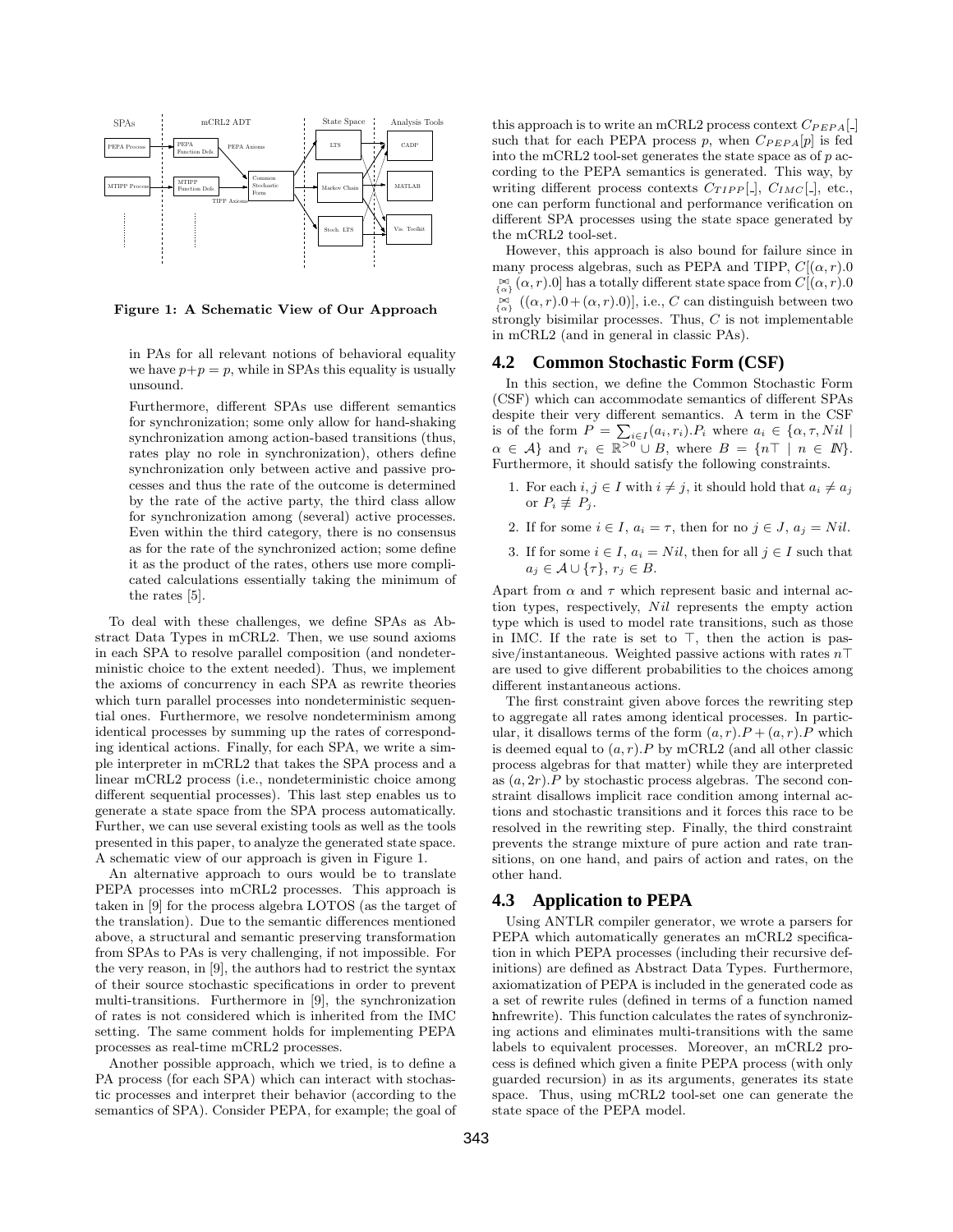

Figure 2: State space of a simple PEPA process

For example, consider the following simple PEPA process (an extended version of the example in [14, Section 3.5.7]).

|       | $Process_1 = (use, 2).(task, 2). Process_1;$               |
|-------|------------------------------------------------------------|
|       | $Process_2 = (use, 2) \cdot (task, 3) \cdot Process_2;$    |
|       | $Resource = (use, 6). (update, 8). Resource;$              |
| Start | $= (Process_{1_{\infty}} Process_{2})_{\{use\}}$ Resource; |

Process Start (which is by default assumed to be the starting recursive definition in our implementation) models two processes, called  $Process_1$  and  $Process_2$  which compete with each other to get hold of the only available resource by synchronizing on action type use. The only difference among the two processes is that  $Process_1$  is somewhat faster and after obtaining the resource usually waits for a shorter period before it requests the resource again. A summary of the mCRL2 code generated for this process is given in Figure 3. In this code, the PEPA processes are defined using the sort PepaProcess. Using the map definition, each recursive variable of the original program is mapped to a PEPA Process. The aim of the map hnfrew is to rewrite each PEPA process into its head normal form (hnf). The mCRL2 process Exec, executes an hnf (i.e., a PEPA process rewritten into its head normal form) by producing the actions of the form mcrl act parameterized by the corresponding PEPA action type and rate, which are visible in the output state space. In the initial process, Exec is called by the hnf of the p\_start process.

We implemented a simple program in Matlab which takes the generated state space, produces its rate matrix (by taking the underlying Markov Chain) and calculates steadystate probabilities of states based from the generated matrix.

The mCRL2 tool-set generated the state space depicted in Figure 2 for this code. Furthermore, we analyzed the steady-state probabilities of this state space using our Matlab program which resulted in the following probabilities.

| State 0 1 2 3 4 5 6                           |  |  |  |  |
|-----------------------------------------------|--|--|--|--|
| Prob. 0.30 0.08 0.07 0.22 0.04 0.14 0.06 0.09 |  |  |  |  |

One can use our implementation to project on the functional aspects of the processes (thus, generate an LTS with action types and no rates) and use the CADP tool-set for functional analysis. Furthermore, one could abstract from different actions, reduce the state space and use the visualization toolkit (e.g., FSM View, ltsview, ltsgraph and Dia-Graphica tools) to scrutinize different functional aspects of the system. We illustrate some of these possibilities on the case study presented in the next section.

```
sort
 Action = struct p_tau | p_update | p_task | p_use;
 RecursiveVars = struct p_Resource |
                  p_Process1 | p_Process2 | p_start;
 DelayAction = struct
        delayaction( p_act : Action, p_rate : Rate);
 Rate = struct num(r:Nat) |
                infty( w:Nat) | infinity;
 PepaProcess = struct p_nil?is_nil |
             p_recvar( rv:RecursiveVars)?is_recvar |
              p_prefix( d:DelayAction,
              p:PepaProcess)?is_prefix |
              ...
map
 definition : RecursiveVars -> PepaProcess;
eqn
 definition( p_Process1) =
        p_prefix( delayaction(p_use,num(2)),
          p_prefix( delayaction(p_task,num(2)),
                        p_recvar( p_Process1)));
  ...
map
 apparentrate : PepaProcess # Action -> Rate;
eqn
 apparentrate(p_{prefix}(a, p), b) =
     if(p_{act}(a) == b, p_{rate}(a), num(0));...
sort
 Summand = struct summand( p_delayaction : DelayAction,
                              p_process : PepaProcess);
map
 hnfrew : PepaProcess -> Hnf;
eqn
 hnfrew(p_nil) = [];
 hnfrew( p_prefix( a, p)) = [summand( a, p)];
 hnfrew( p\_choice( p, p\_nil)) = hnfrew( p);hnfrew( p_choice( p1, p2)) =
      p_union( hnfrew( p1), hnfrew( p2));
  ...
act
 mcrl act : Action # Rate:
proc
 Exec( hnf : Hnf) = sum i : Nat. ( i < #hnf) ->
     mcrl_act( p_act(p_delayaction( hnf.i)),
        p_rate(p_delayaction( hnf.i))).
         Exec( hnfrew( p_process( hnf.i)));
init
 Exec( hnfrew( p_recvar(p_start) ));
```
Figure 3: mCRL2 spec. of a PEPA process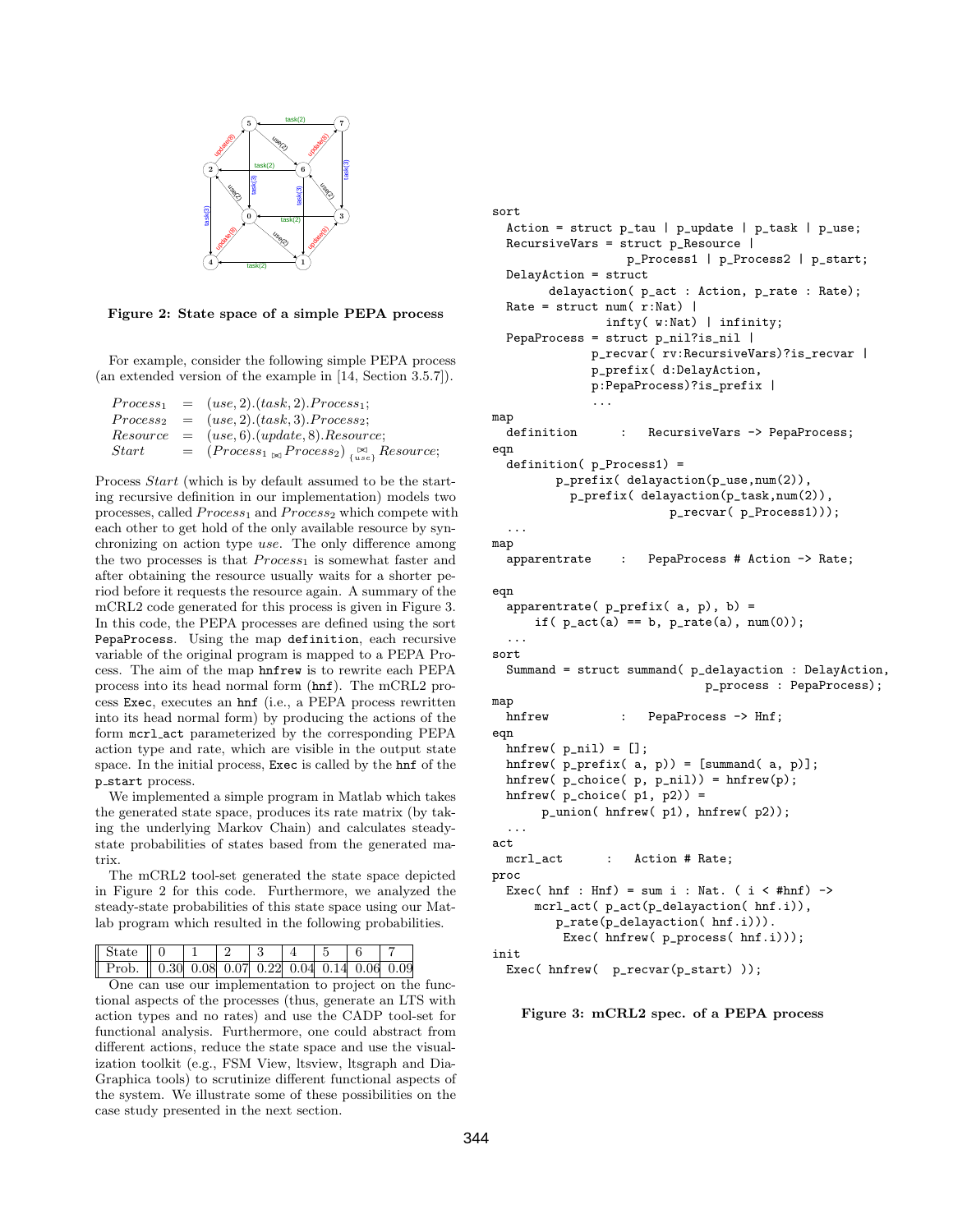# **5. CASE STUDY**

# **5.1 Informal Explanation**

To illustrate our method, we specify an abstract PEPA model of a multichannel random access scheme, in the spirit of OFDMA, as described in [7]. We perform various functional and performance-related analyses on this specification. In OFDMA a given channel is divided into many parallel subchannels and hence, multiple symbols are sent in parallel. When two users simultaneously send packets to a subchannel their packets collide and get lost. After experiencing a collision in a subchannel, the clients have to back-off. Several collision resolution schemes exists for such networks. In the approach proposed in [7, Section III.A], after experiencing a collision, the client chooses another subchannel and retries the transmission immediately. Next, we give an abstract PEPA model of this protocol.

### **5.2 The PEPA Model**

In our PEPA specification, we have two main subsystems: subchannel and client. The former is the description of a single subchannel in the system, and the latter specifies the behavior of a user.

*Client.* The clients request permission for sending their packet with rate  $r_{snd}$ . If no collision is detected they transmit their data with the rate specified by the subchannel. Upon detecting a collision, they nondeterministically choose a subchannel and retry the transmission. The PEPA model for each client i is defined as follows.

$$
Send_i = \sum_{j \in J}(req_j, r_{snd}).Chan_{i,j};
$$
  
\n
$$
Chan_{i,j} = (srv_j, \top).Send_i + (col_j, r_{inst}).Back_{i,j};
$$
  
\n
$$
Back_{i,j} = \sum_{j' \in J - \{j\}} (req_{j'}, r_{inst}).Chan_{i,j'};
$$

Apart from nondeterministic back-off mechanism specified above, we specified and analyzed a deterministic back-off mechanism in which the next subchannel (using a modulo counter) is chosen for retransmission.

Since PEPA does not support immediate actions, we use the rate  $r_{inst}$  which represents a huge number (2000 in our implementation) to model the rate of immediate actions for retrying another subchannel.

*Subchannel.* Subchannels (frequencies) receive transmission requests from clients and either transmit the packets successfully or upon receiving another, i.e., a colliding, transmission request report a collision to clients.

$$
Freq_j = (req_j, \top).((srv_j, r_{srv}).Freq_j + (req_j, \top).(col_j, r_{inst}).Freq_j);
$$

*System.* The system comprises the parallel composition of n subchannels and m clients and is defined as follows.

start = 
$$
(Freq_0 \Join \dots \Join_{\emptyset}Freq_{n-1})
$$
  
\n $\Join_{req_0,\dots,req_{n-1}, srv_0,\dots, srv_{n-1}, col_0,\dots, col_{n-1}} \times (Send_0 \Join_{\emptyset} \dots \Join_{\emptyset}Send_{m-1})$ 

### **5.3 Transformations and Analysis**

We generated the state space of this case-study by varying several parameters such as the number of clients and subchannels and the rates of sending packets (by clients) and



Figure 4: (a) Collision probabilities and (b) Nondeterministic vs. deterministic back-off mechanisms.

service (by subchannels). The following table shows the size of the generated state space for various number of clients and subchannels (the size of state space is oblivious to the stochastic rates).

| Clients<br>Subch. |               |        |     |      | υ     |        |
|-------------------|---------------|--------|-----|------|-------|--------|
|                   |               |        | 30  | 83   | 218   | 553    |
|                   | $\Omega$<br>υ | 35     | 231 | 191  | 5713  | 25971  |
| $\Omega$<br>u     |               | $\sim$ | 712 | 5866 | 42784 | 295330 |

Figure 5.(a) depicts the state space for 5 clients and 2 subchannels as visualized by the FSM View tool. The red transitions denote a collision.

*Functional Analysis.* The specification is checked automatically to be deadlock free while generating the state space by the mCRL2 tool-set. Furthermore, we use the CADP toolkit to model check the underlying LTS for the following properties specified in the  $\mu$ -calculus. The first property asserts that after each request, client 1 either receives an acknowledgement that the transmission is successful or is informed about a collision.  $[\top^* \text{.}req_{1,1}] < (not \text{.}req_{1,1})^* \text{.} (srv_1 \text{.}or \text{.}col_1) >$  $\top$  The result of model-checking shows that the aforementioned property indeed holds. However, the following property does not hold in the system with 2 subchannels and 4 clients; it asserts that each path starting with a request will lead to a service action.  $\lbrack\top^* .req_{1,1} \rbrack \mu X. \lbrack \leq svv_1 > true \ and \leq$ not  $srv_1 > X$ ) The reason for the above property to be invalid is that there is an infinite path in which all requests on channel 1 collide and thus no successful transmission happens on this channel. Next, we analyze the probability of collision by varying different parameters of the system.